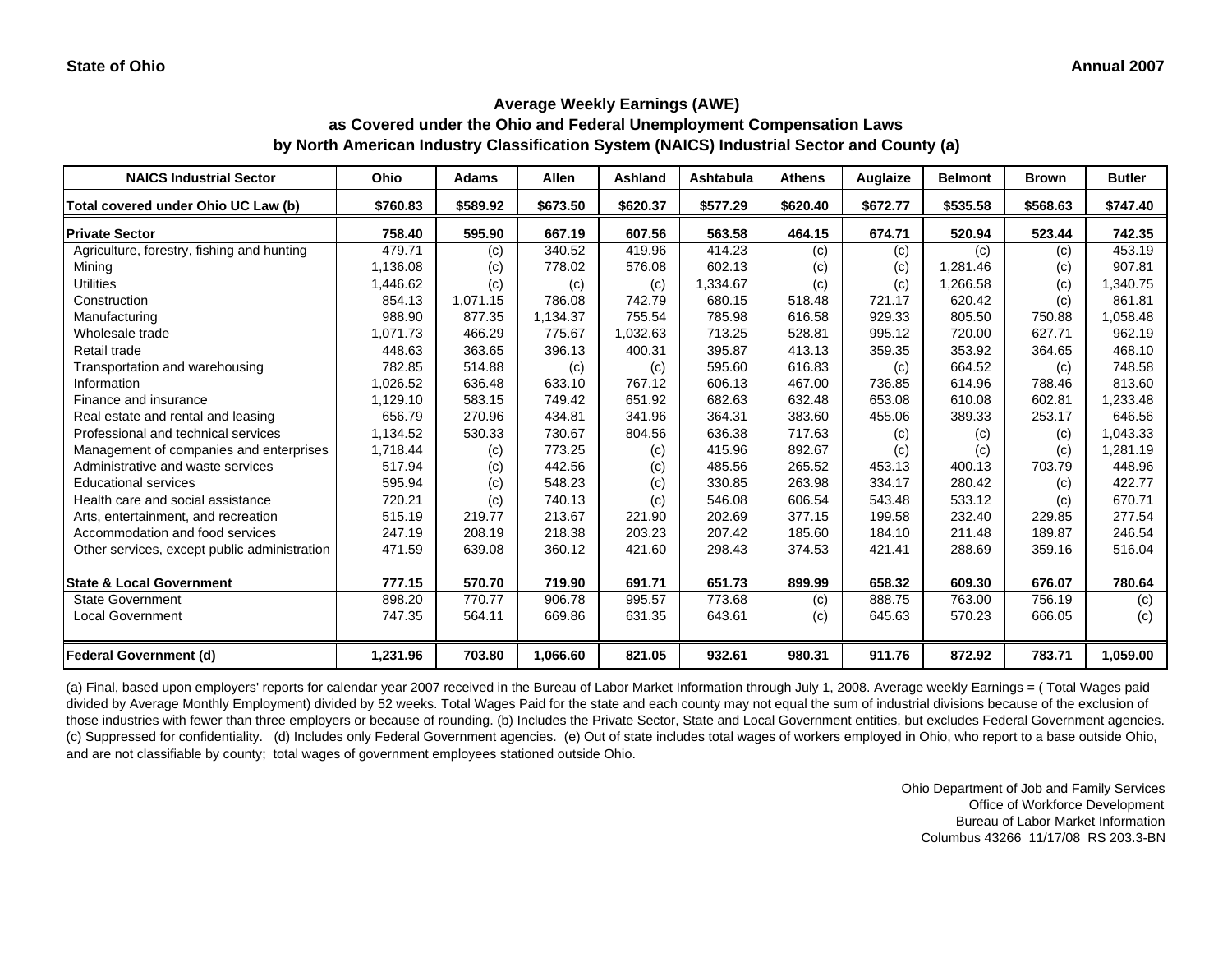**as Covered under the Ohio and Federal Unemployment Compensation Laws by North American Industry Classification System (NAICS) Industrial Sector and County (a)**

| <b>NAICS Industrial Sector</b>               | Carroll  | Champaign | <b>Clark</b> | <b>Clermont</b> | <b>Clinton</b> | Columbiana | Coshocton | Crawford | Cuyahoga | <b>Darke</b> |
|----------------------------------------------|----------|-----------|--------------|-----------------|----------------|------------|-----------|----------|----------|--------------|
| Total covered under Ohio UC Law (b)          | \$527.71 | \$636.63  | \$609.37     | \$725.58        | \$765.27       | \$556.65   | \$624.10  | \$569.62 | \$863.98 | \$588.71     |
| <b>Private Sector</b>                        | 524.19   | 636.63    | 599.10       | 726.27          | 771.96         | 544.63     | 628.44    | 556.73   | 864.04   | 583.37       |
| Agriculture, forestry, fishing and hunting   | (c)      | (c)       | 532.98       | (c)             | (c)            | 320.37     | 422.67    | (c)      | 402.38   | (c)          |
| Mining                                       | (c)      | (c)       | (c)          | (c)             | (c)            | 937.38     | 1,061.44  | (c)      | 993.38   | (c)          |
| <b>Utilities</b>                             | (c)      | (c)       | (c)          | 1,422.15        | (c)            | 1,364.69   | 1,484.13  | (c)      | 1,418.83 | 1,196.40     |
| Construction                                 | 601.33   | 646.75    | 686.62       | 747.10          | 625.79         | 631.00     | 826.48    | 657.35   | 965.40   | 692.77       |
| Manufacturing                                | 692.23   | 939.73    | 861.77       | 1,161.02        | 851.10         | 687.98     | 824.63    | 675.52   | 1,067.38 | 761.65       |
| Wholesale trade                              | (c)      | 699.42    | (c)          | 1,236.29        | (c)            | 755.06     | 611.83    | 666.81   | 1,208.23 | 727.94       |
| Retail trade                                 | 422.00   | 376.62    | 396.12       | 435.38          | 412.19         | 396.81     | 362.60    | 411.35   | 501.13   | 383.35       |
| Transportation and warehousing               | 846.33   | (c)       | 703.56       | 791.52          | 919.85         | 744.48     | 558.46    | (c)      | 811.50   | 779.56       |
| Information                                  | 681.58   | 681.79    | 777.12       | 1,409.44        | 678.73         | 709.77     | 640.04    | 586.15   | 1,136.96 | 458.38       |
| Finance and insurance                        | 634.50   | 729.31    | 618.27       | 1,210.50        | 772.37         | 724.31     | 575.83    | 753.37   | 1,332.00 | 710.77       |
| Real estate and rental and leasing           | 297.71   | 316.10    | 481.90       | 660.71          | 470.15         | 373.54     | 379.21    | 337.69   | 776.21   | 418.17       |
| Professional and technical services          | (c)      | (c)       | 864.12       | 906.37          | 813.31         | 672.56     | 668.79    | 655.37   | 1,237.44 | (c)          |
| Management of companies and enterprises      | (c)      | (c)       | 1,075.50     | 1,002.65        | 1,515.40       | 1,185.94   | 956.31    | (c)      | 1,638.87 | (c)          |
| Administrative and waste services            | 315.83   | 321.46    | 345.21       | 512.33          | 336.92         | 441.67     | 468.63    | (c)      | 589.81   | 415.12       |
| <b>Educational services</b>                  | (c)      | (c)       | 716.56       | 411.63          | (c)            | 424.71     | 257.08    | (c)      | 662.27   | 311.00       |
| Health care and social assistance            | (c)      | (c)       | 639.85       | 646.56          | (c)            | 537.42     | 548.48    | (c)      | 770.67   | 560.88       |
| Arts, entertainment, and recreation          | 144.40   | 209.27    | 293.46       | 319.63          | 286.65         | 249.98     | 231.37    | 224.46   | 1,029.71 | 206.19       |
| Accommodation and food services              | 182.77   | 251.79    | 226.08       | 245.58          | 217.63         | 202.04     | 187.50    | 182.75   | 279.77   | 190.90       |
| Other services, except public administration | 312.75   | 248.88    | 523.70       | 463.63          | 432.70         | 423.12     | 349.83    | 271.97   | 534.86   | 308.31       |
| <b>State &amp; Local Government</b>          | 544.59   | 636.31    | 675.08       | 720.88          | 716.40         | 630.70     | 595.54    | 655.22   | 863.56   | 626.76       |
| <b>State Government</b>                      | 836.83   | 791.10    | 926.80       | 673.14          | 903.23         | 759.47     | 808.08    | 985.37   | 1,053.13 | 758.41       |
| <b>Local Government</b>                      | 535.40   | 630.59    | 665.73       | 725.27          | 706.84         | 620.05     | 588.67    | 633.84   | 851.52   | 623.86       |
| <b>Federal Government (d)</b>                | 729.59   | 772.98    | 1,109.31     | 1,040.53        | 1,168.41       | 1,047.26   | 925.51    | 844.25   | 1,313.90 | 846.48       |

(a) Final, based upon employers' reports for calendar year 2007 received in the Bureau of Labor Market Information through July 1, 2008. Average weekly Earnings = ( Total Wages paid divided by Average Monthly Employment) divided by 52 weeks. Total Wages Paid for the state and each county may not equal the sum of industrial divisions because of the exclusion of those industries with fewer than three employers or because of rounding. (b) Includes the Private Sector, State and Local Government entities, but excludes Federal Government agencies. (c) Suppressed for confidentiality. (d) Includes only Federal Government agencies. (e) Out of state includes total wages of workers employed in Ohio, who report to a base outside Ohio, and are not classifiable by county; total wages of government employees stationed outside Ohio.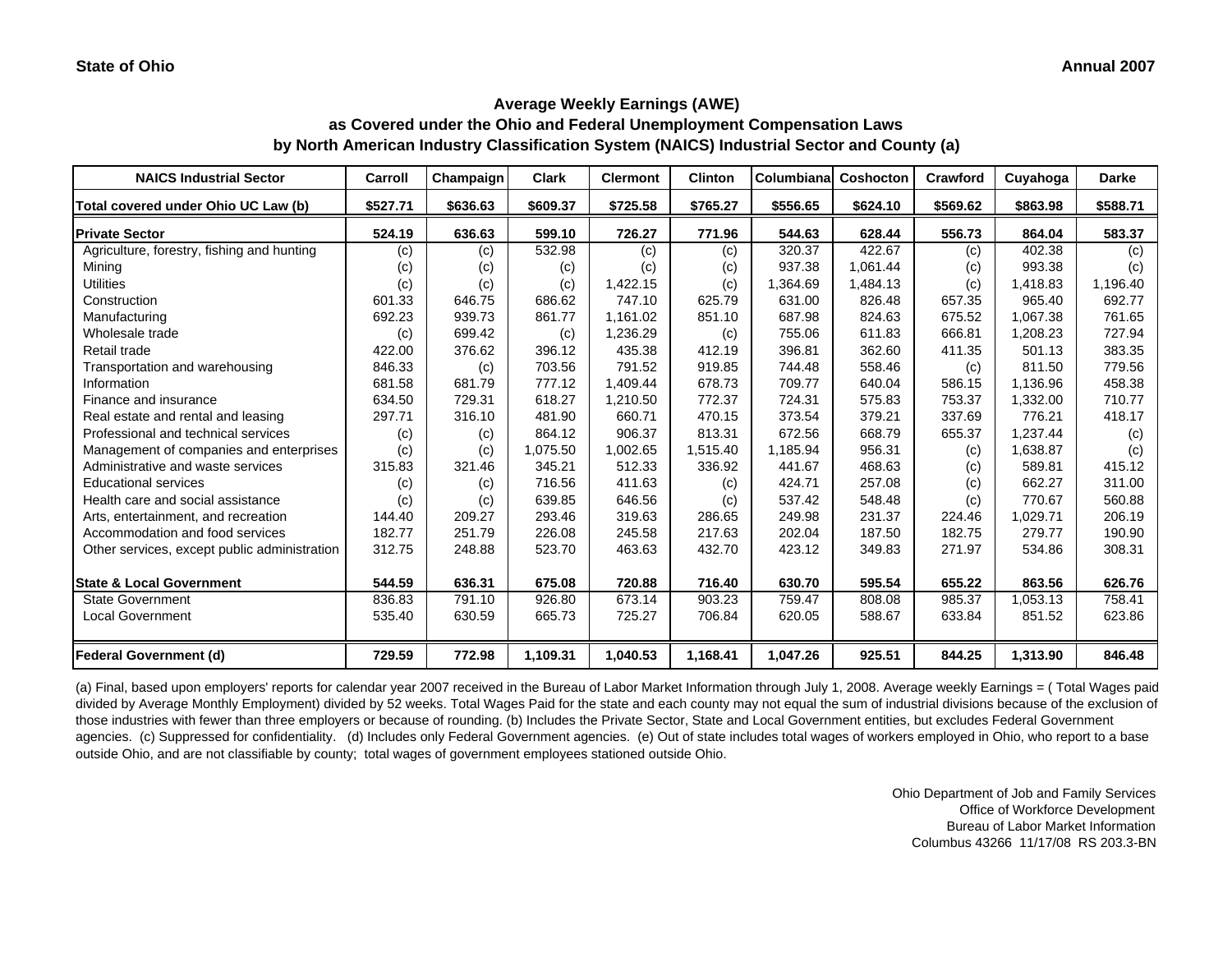**as Covered under the Ohio and Federal Unemployment Compensation Laws by North American Industry Classification System (NAICS) Industrial Sector and County (a)**

| <b>NAICS Industrial Sector</b>               | <b>Defiance</b> | <b>Delaware</b> | Erie     | <b>Fairfield</b> | <b>Fayette</b> | <b>Franklin</b> | <b>Fulton</b> | Gallia   | Geauga   | Greene   |
|----------------------------------------------|-----------------|-----------------|----------|------------------|----------------|-----------------|---------------|----------|----------|----------|
| Total covered under Ohio UC Law (b)          | \$722.56        | \$872.96        | \$641.10 | \$584.85         | \$560.60       | \$836.83        | \$623.92      | \$678.87 | \$674.13 | \$688.13 |
| <b>Private Sector</b>                        | 729.87          | 885.54          | 622.19   | 550.04           | 544.54         | 828.96          | 626.96        | 691.67   | 669.69   | 663.96   |
| Agriculture, forestry, fishing and hunting   | 527.21          | 539.63          | (c)      | 692.79           | (c)            | 602.10          | 448.62        | (c)      | (c)      | (c)      |
| Mining                                       | (c)             | 991.00          | (c)      | 521.92           | (c)            | 1,007.87        | (c)           | (c)      | (c)      | (c)      |
| <b>Utilities</b>                             | 1,305.37        | 1,099.69        | (c)      | 1,055.38         | (c)            | 1,695.79        | (c)           | 1,390.75 | (c)      | (c)      |
| Construction                                 | 724.44          | 866.38          | 745.12   | 685.38           | 681.65         | 947.62          | 863.19        | 1,076.21 | 788.13   | 757.31   |
| Manufacturing                                | 1,204.06        | 1,035.25        | 1,103.21 | 800.98           | 828.19         | 992.67          | 779.96        | 780.58   | 817.15   | 945.60   |
| Wholesale trade                              | 735.10          | 1,114.62        | 997.23   | 812.79           | (c)            | 1,074.60        | 754.31        | 575.71   | 980.73   | 1,042.12 |
| Retail trade                                 | 406.75          | 422.35          | 391.15   | 388.62           | (c)            | 518.44          | 406.46        | 386.87   | 457.94   | 395.12   |
| Transportation and warehousing               | 722.15          | 999.87          | (c)      | 783.48           | 584.65         | 844.38          | (c)           | 922.92   | 806.58   | (c)      |
| Information                                  | 635.17          | 1,256.38        | 561.67   | 541.69           | 697.46         | 1,162.46        | 570.48        | 644.69   | 703.50   | 816.13   |
| Finance and insurance                        | 761.27          | 1,380.87        | 838.96   | 641.17           | 695.56         | 1,214.83        | 736.48        | 705.27   | 913.12   | 938.94   |
| Real estate and rental and leasing           | 418.77          | 794.54          | 470.63   | 500.04           | 473.19         | 724.92          | 441.04        | 396.94   | 495.56   | 480.37   |
| Professional and technical services          | 833.19          | 1,718.88        | 923.77   | 697.08           | 459.21         | 1,228.46        | 542.10        | 690.58   | 930.31   | 1,349.04 |
| Management of companies and enterprises      | 997.37          | 2,243.10        | 959.73   | 1,493.06         | (c)            | 1,902.04        | 687.44        | (c)      | 1,323.62 | 1,059.12 |
| Administrative and waste services            | 424.38          | 603.62          | 433.08   | 494.69           | 374.83         | 565.56          | 304.69        | 378.48   | 569.15   | 422.71   |
| <b>Educational services</b>                  | 560.25          | 660.12          | 324.33   | 415.23           | (c)            | 649.83          | (c)           | (c)      | 510.48   | 632.15   |
| Health care and social assistance            | 612.27          | 698.98          | 674.77   | 660.10           | 468.02         | 788.38          | (c)           | (c)      | 647.04   | 644.62   |
| Arts, entertainment, and recreation          | 222.15          | 372.88          | 449.67   | 278.12           | 271.37         | 501.37          | 206.50        | 288.40   | 312.73   | 268.06   |
| Accommodation and food services              | 195.44          | 261.65          | 242.42   | 226.67           | 217.69         | 301.27          | 176.83        | 223.46   | 206.63   | 233.81   |
| Other services, except public administration | 346.16          | 472.77          | 347.57   | 473.62           | 346.27         | 594.88          | 351.07        | 498.93   | 513.47   | 433.63   |
| <b>State &amp; Local Government</b>          | 666.50          | 777.60          | 756.48   | 722.69           | 656.81         | 882.82          | 603.68        | 614.85   | 708.98   | 813.32   |
| <b>State Government</b>                      | 883.21          | 844.31          | 791.42   | 792.72           | 830.99         | 891.79          | 953.59        | (c)      | 802.71   | (c)      |
| <b>Local Government</b>                      | 652.01          | 764.63          | 746.70   | 715.24           | 651.19         | 873.97          | 583.14        | (c)      | 703.57   | (c)      |
|                                              |                 |                 |          |                  |                |                 |               |          |          |          |
| Federal Government (d)                       | 882.71          | 936.55          | 1,093.54 | 930.86           | 847.13         | 1,214.52        | 877.48        | 778.85   | 867.15   | 1,510.54 |

(a) Final, based upon employers' reports for calendar year 2007 received in the Bureau of Labor Market Information through July 1, 2008. Average weekly Earnings = ( Total Wages paid divided by Average Monthly Employment) divided by 52 weeks. Total Wages Paid for the state and each county may not equal the sum of industrial divisions because of the exclusion of those industries with fewer than three employers or because of rounding. (b) Includes the Private Sector, State and Local Government entities, but excludes Federal Government agencies. (c) Suppressed for confidentiality. (d) Includes only Federal Government agencies. (e) Out of state includes total wages of workers employed in Ohio, who report to a base outside Ohio, and are not classifiable by county; total wages of government employees stationed outside Ohio.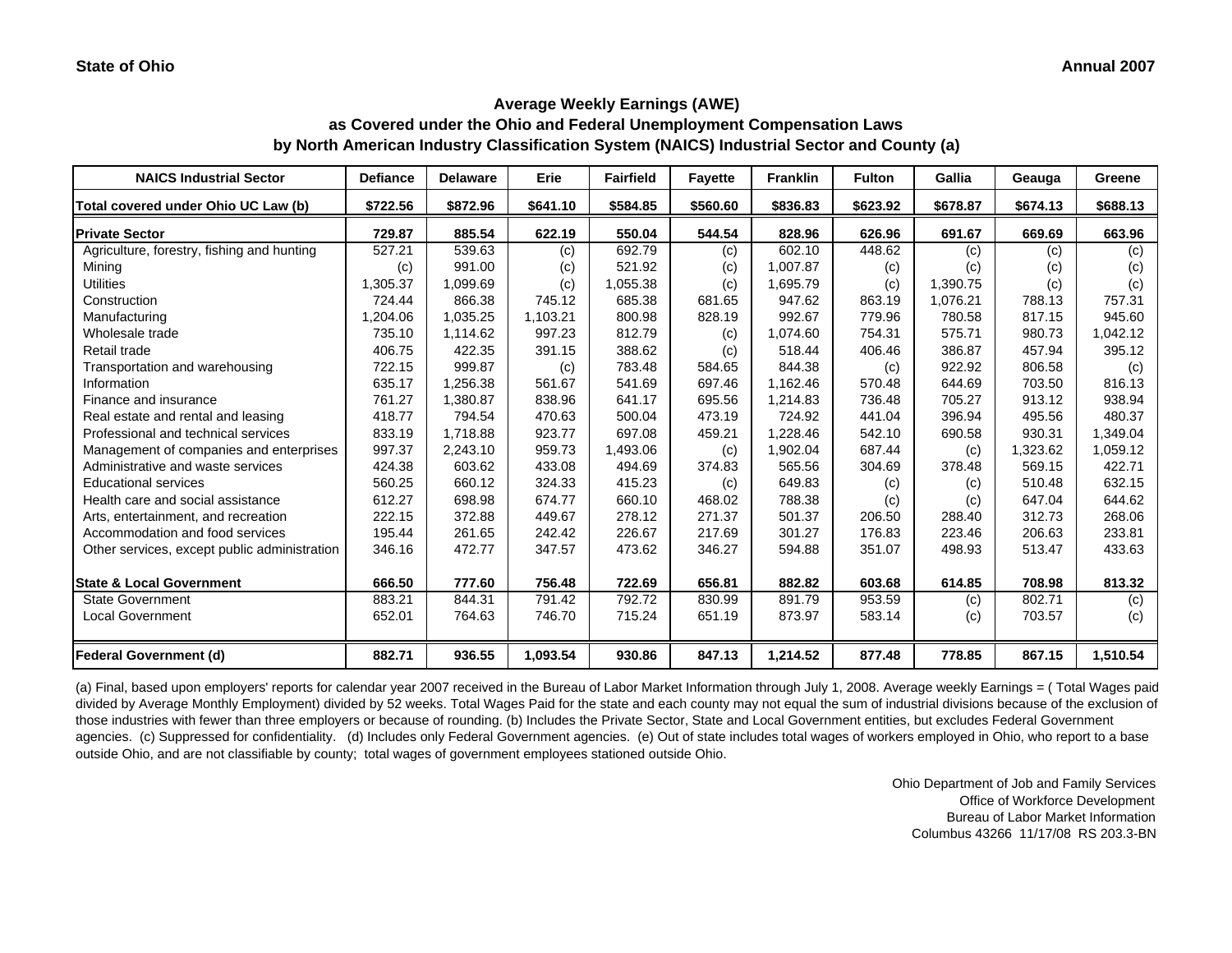**as Covered under the Ohio and Federal Unemployment Compensation Laws by North American Industry Classification System (NAICS) Industrial Sector and County (a)**

| <b>NAICS Industrial Sector</b>               | <b>Guernsey</b> | <b>Hamilton</b> | <b>Hancock</b> | <b>Hardin</b> | <b>Harrison</b> | Henry    | Highland | <b>Hocking</b> | <b>Holmes</b> | Huron    |
|----------------------------------------------|-----------------|-----------------|----------------|---------------|-----------------|----------|----------|----------------|---------------|----------|
| Total covered under Ohio UC Law (b)          | \$570.94        | \$912.17        | \$725.21       | \$580.08      | \$532.90        | \$651.46 | \$570.29 | \$536.17       | \$551.69      | \$636.79 |
| <b>Private Sector</b>                        | 553.60          | 918.73          | 731.04         | 588.31        | 542.12          | 655.58   | 549.77   | 475.31         | 544.77        | 637.94   |
| Agriculture, forestry, fishing and hunting   | (c)             | 408.12          | (c)            | 531.90        | 343.60          | (c)      | 364.21   | 395.38         | 547.29        | (c)      |
| Mining                                       | 888.67          | 864.40          | (c)            | (c)           | 1,133.17        | (c)      | 742.63   | 582.81         | 751.40        | (c)      |
| <b>Utilities</b>                             | 1,243.73        | 1,399.27        | 1,281.38       | 1,164.21      | (c)             | (c)      | 897.17   | (c)            | (c)           | (c)      |
| Construction                                 | 752.67          | 923.63          | (c)            | 523.27        | 413.77          | 788.62   | 621.48   | 578.48         | 574.85        | 1.014.81 |
| Manufacturing                                | 762.21          | 1,188.00        | 863.35         | 740.88        | 699.04          | 886.88   | 698.48   | 749.58         | 622.52        | 754.85   |
| Wholesale trade                              | 692.94          | 1,299.54        | 890.79         | 967.19        | 719.08          | (c)      | 505.10   | (c)            | 479.73        | (c)      |
| Retail trade                                 | 395.27          | 463.02          | 428.12         | 378.48        | 315.06          | 413.75   | 389.94   | 389.12         | 415.15        | 388.15   |
| Transportation and warehousing               | 641.23          | 724.90          | 798.85         | 523.90        | (c)             | 723.06   | 817.83   | 579.08         | (c)           | 739.02   |
| Information                                  | 535.10          | 1,177.73        | 689.52         | 470.75        | 729.62          | 830.54   | 689.90   | 623.13         | 561.50        | 611.71   |
| Finance and insurance                        | 703.75          | 1,347.71        | 951.31         | 600.79        | (c)             | 694.88   | 982.63   | 631.96         | 708.85        | 671.21   |
| Real estate and rental and leasing           | 412.88          | 847.40          | 551.35         | 442.69        | (c)             | 471.42   | 377.15   | 273.88         | 302.02        | 392.08   |
| Professional and technical services          | (c)             | 1,218.21        | 839.25         | 534.00        | (c)             | 576.81   | (c)      | 495.54         | 726.02        | 707.27   |
| Management of companies and enterprises      | (c)             | 2,041.63        | 1,111.92       | (c)           | (c)             | (c)      | (c)      | (c)            | 1,062.37      | 1,506.42 |
| Administrative and waste services            | 278.50          | 561.13          | 473.96         | 329.00        | 636.60          | 464.77   | 268.19   | 343.71         | 621.77        | 366.15   |
| <b>Educational services</b>                  | 292.12          | 576.67          | 672.54         | (c)           | (c)             | 265.29   | (c)      | 647.60         | (c)           | (c)      |
| Health care and social assistance            | 556.06          | 842.90          | 730.33         | (c)           | (c)             | 503.83   | 602.56   | 533.90         | 467.56        | (c)      |
| Arts, entertainment, and recreation          | 242.62          | 949.27          | 278.35         | 174.33        | 226.15          | (c)      | 249.37   | 224.31         | 208.79        | 244.21   |
| Accommodation and food services              | 230.08          | 274.88          | 218.02         | 248.33        | 140.79          | 179.12   | 194.40   | 205.42         | 221.83        | 206.90   |
| Other services, except public administration | 339.03          | 551.97          | 421.71         | 278.90        | 320.83          | 289.24   | 290.79   | 296.38         | 476.31        | 350.15   |
| <b>State &amp; Local Government</b>          | 656.80          | 845.28          | 662.32         | 544.21        | 500.45          | 632.44   | 639.55   | 706.50         | 613.24        | 627.86   |
| <b>State Government</b>                      | 761.05          | (c)             | 945.21         | 795.67        | 824.44          | 838.94   | 778.37   | 990.77         | 770.48        | 862.18   |
| <b>Local Government</b>                      | 613.49          | (c)             | 644.01         | 537.54        | 487.54          | 628.22   | 632.82   | 634.77         | 608.95        | 619.63   |
| <b>Federal Government (d)</b>                | 831.18          | 1,239.77        | 976.46         | 790.78        | 728.26          | 863.52   | 850.54   | 747.41         | 773.13        | 815.77   |

(a) Final, based upon employers' reports for calendar year 2007 received in the Bureau of Labor Market Information through July 1, 2008. Average weekly Earnings = ( Total Wages paid divided by Average Monthly Employment) divided by 52 weeks. Total Wages Paid for the state and each county may not equal the sum of industrial divisions because of the exclusion of those industries with fewer than three employers or because of rounding. (b) Includes the Private Sector, State and Local Government entities, but excludes Federal Government agencies. (c) Suppressed for confidentiality. (d) Includes only Federal Government agencies. (e) Out of state includes total wages of workers employed in Ohio, who report to a base outside Ohio, and are not classifiable by county; total wages of government employees stationed outside Ohio.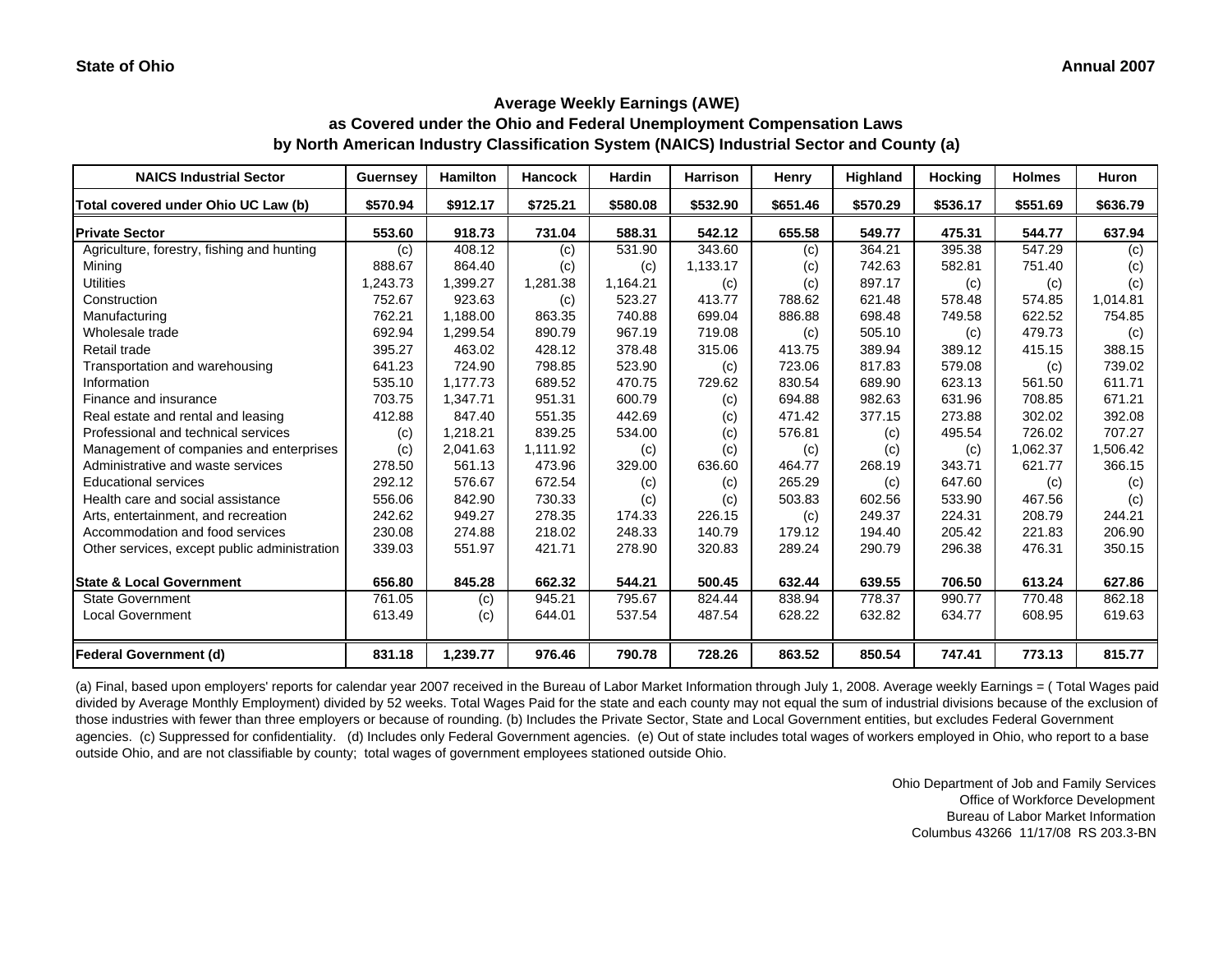**as Covered under the Ohio and Federal Unemployment Compensation Laws by North American Industry Classification System (NAICS) Industrial Sector and County (a)**

| <b>NAICS Industrial Sector</b>               | <b>Jackson</b> | <b>Jefferson</b> | Knox     | Lake     | <b>Lawrence</b> | Licking  | Logan    | Lorain   | Lucas    | <b>Madison</b> |
|----------------------------------------------|----------------|------------------|----------|----------|-----------------|----------|----------|----------|----------|----------------|
| Total covered under Ohio UC Law (b)          | \$541.94       | \$651.69         | \$652.33 | \$705.42 | \$510.50        | \$646.96 | \$720.29 | \$690.15 | \$742.04 | \$654.21       |
| <b>Private Sector</b>                        | 524.29         | 662.52           | 658.00   | 698.96   | 486.35          | 632.56   | 729.69   | 680.40   | 725.94   | 621.79         |
| Agriculture, forestry, fishing and hunting   | 470.73         | (c)              | 353.29   | 479.29   | (c)             | 471.12   | 428.81   | (c)      | 411.44   | 509.54         |
| Mining                                       | 807.77         | (c)              | 593.15   | 1,043.77 | (c)             | 786.75   | 1,037.85 | (c)      | 1,255.48 | (c)            |
| <b>Utilities</b>                             | (c)            | 1,586.79         | 999.31   | 1,648.13 | 883.42          | 1,148.87 | 858.87   | 1,323.65 | 1,466.79 | (c)            |
| Construction                                 | 739.19         | 955.67           | 1,011.81 | 767.63   | 704.65          | 666.52   | 748.48   | 728.48   | 988.94   | 689.21         |
| Manufacturing                                | 597.58         | 1,175.63         | 992.08   | 1,011.38 | 754.33          | 917.27   | 1,165.35 | 1,079.33 | 1,159.19 | 872.13         |
| Wholesale trade                              | 710.54         | 723.48           | 704.75   | 1,003.58 | 649.87          | 864.48   | 816.17   | 902.60   | 904.08   | (c)            |
| Retail trade                                 | 365.75         | 370.73           | 388.44   | 449.44   | 382.00          | 431.44   | 406.33   | 409.83   | 441.42   | 456.81         |
| Transportation and warehousing               | (c)            | 648.77           | 536.12   | 653.62   | 757.87          | 873.77   | 708.48   | 709.00   | 710.60   | 680.40         |
| Information                                  | 583.44         | 671.46           | 803.69   | 700.56   | 923.83          | 738.10   | 602.42   | 693.12   | 930.67   | 769.56         |
| Finance and insurance                        | 916.42         | 558.46           | 626.46   | 817.92   | 557.79          | 893.73   | 663.00   | 751.60   | 1,086.81 | 612.04         |
| Real estate and rental and leasing           | 354.71         | 413.75           | 363.38   | 511.38   | 316.13          | 569.33   | 447.21   | 475.46   | 554.42   | 392.27         |
| Professional and technical services          | 425.02         | 646.83           | 683.38   | 992.15   | 554.48          | 953.17   | (c)      | 943.73   | 988.98   | (c)            |
| Management of companies and enterprises      | 1,056.15       | (c)              | 699.90   | 1,328.94 | 1,553.62        | 888.71   | (c)      | 1,254.21 | 1,575.92 | (c)            |
| Administrative and waste services            | 511.35         | 551.71           | 469.44   | 478.31   | 461.90          | 422.67   | 399.87   | 484.35   | 484.52   | 406.87         |
| <b>Educational services</b>                  | 244.69         | (c)              | 791.62   | 444.10   | 235.19          | 711.63   | 252.04   | 675.42   | 507.33   | 334.77         |
| Health care and social assistance            | 554.65         | (c)              | 582.40   | 608.75   | 401.98          | 656.02   | 621.33   | 674.54   | 770.77   | 538.90         |
| Arts, entertainment, and recreation          | (c)            | 299.33           | 264.15   | 331.13   | 199.92          | 291.08   | 212.10   | 264.35   | 321.13   | 194.04         |
| Accommodation and food services              | (c)            | 198.65           | 201.96   | 228.29   | 222.46          | 225.73   | 193.21   | 220.60   | 230.98   | 208.92         |
| Other services, except public administration | 305.60         | 307.16           | 304.31   | 449.79   | 416.92          | 377.25   | 392.90   | 400.71   | 415.58   | 350.03         |
| <b>State &amp; Local Government</b>          | 652.85         | 584.11           | 620.12   | 753.96   | 587.43          | 732.63   | 648.73   | 745.88   | 861.49   | 765.03         |
| <b>State Government</b>                      | 924.35         | 947.07           | (c)      | 896.20   | 556.96          | 852.41   | 736.60   | 879.69   | 893.23   | 882.04         |
| <b>Local Government</b>                      | 615.00         | 573.36           | (c)      | 752.12   | 591.33          | 713.69   | 645.27   | 733.40   | 847.98   | 672.82         |
| <b>Federal Government (d)</b>                | 855.37         | 938.89           | 856.35   | 1,118.09 | 856.90          | 1,077.15 | 969.97   | 1,913.48 | 1,103.00 | 879.64         |

(a) Final, based upon employers' reports for calendar year 2007 received in the Bureau of Labor Market Information through July 1, 2008. Average weekly Earnings = ( Total Wages paid divided by Average Monthly Employment) divided by 52 weeks. Total Wages Paid for the state and each county may not equal the sum of industrial divisions because of the exclusion of those industries with fewer than three employers or because of rounding. (b) Includes the Private Sector, State and Local Government entities, but excludes Federal Government agencies. (c) Suppressed for confidentiality. (d) Includes only Federal Government agencies. (e) Out of state includes total wages of workers employed in Ohio, who report to a base outside Ohio, and are not classifiable by county; total wages of government employees stationed outside Ohio.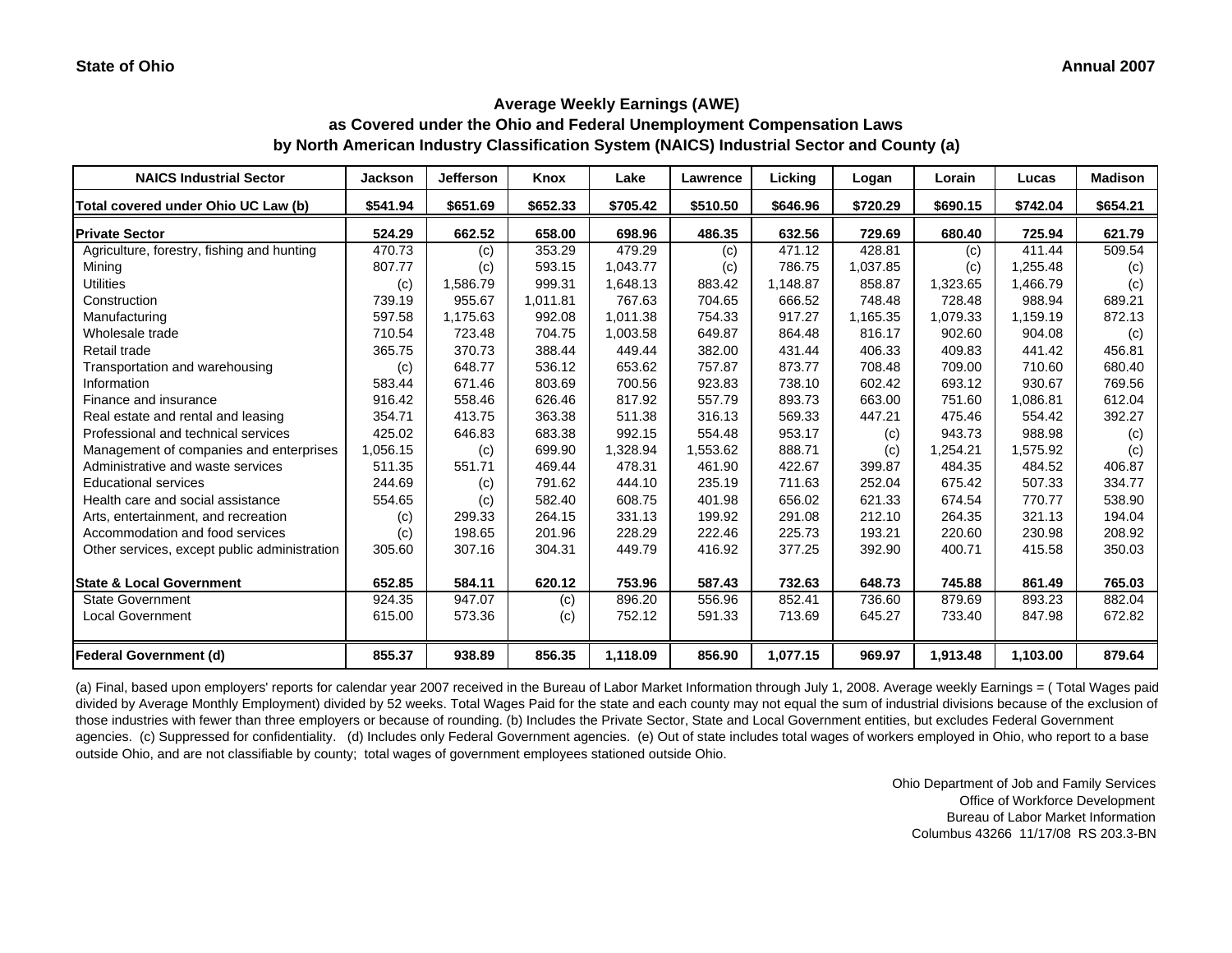**as Covered under the Ohio and Federal Unemployment Compensation Laws by North American Industry Classification System (NAICS) Industrial Sector and County (a)**

| <b>NAICS Industrial Sector</b>               | <b>Mahoning</b> | <b>Marion</b> | <b>Medina</b> | <b>Meigs</b> | <b>Mercer</b> | Miami    | <b>Monroe</b> | Montgomery | Morgan   | <b>Morrow</b> |
|----------------------------------------------|-----------------|---------------|---------------|--------------|---------------|----------|---------------|------------|----------|---------------|
| Total covered under Ohio UC Law (b)          | \$611.62        | \$644.21      | \$663.98      | \$450.58     | \$592.19      | \$658.56 | \$604.94      | \$778.94   | \$527.54 | \$562.94      |
| <b>Private Sector</b>                        | 592.35          | 621.54        | 658.62        | 420.69       | 585.73        | 650.52   | 630.04        | 774.85     | (c)      | 542.15        |
| Agriculture, forestry, fishing and hunting   | 432.67          | (c)           | (c)           | 270.06       | (c)           | 319.37   | 216.23        | (c)        | (c)      | 337.62        |
| Mining                                       | 954.73          | (c)           | (c)           | 750.54       | (c)           | 956.48   | 425.06        | (c)        | (c)      | 599.75        |
| <b>Utilities</b>                             | 1,265.04        | (c)           | (c)           | (c)          | (c)           | (c)      | 1,113.17      | (c)        | (c)      | (c)           |
| Construction                                 | 846.35          | 721.08        | 838.10        | 654.04       | 744.94        | 735.87   | 604.27        | 840.21     | 696.69   | 624.25        |
| Manufacturing                                | 772.92          | 805.23        | 843.77        | 540.79       | 722.73        | 915.00   | 831.50        | 1,076.37   | 844.13   | 793.81        |
| Wholesale trade                              | 936.87          | (c)           | (c)           | 743.27       | (c)           | 906.15   | 994.96        | 1,007.94   | 847.54   | 662.27        |
| Retail trade                                 | 407.85          | 379.25        | 435.08        | 341.67       | 414.56        | 427.29   | 303.19        | 433.90     | 302.27   | 390.23        |
| Transportation and warehousing               | 716.19          | 658.27        | 733.58        | (c)          | 762.73        | (c)      | 571.83        | 762.19     | (c)      | (c)           |
| Information                                  | 815.23          | (c)           | 702.33        | (c)          | 523.79        | 596.37   | (c)           | 1,154.63   | 489.13   | 473.38        |
| Finance and insurance                        | 855.90          | 684.21        | 857.35        | 476.87       | 728.63        | 846.21   | 560.29        | 1,026.67   | 469.10   | 582.35        |
| Real estate and rental and leasing           | 502.81          | 493.33        | 404.83        | 236.75       | 478.19        | 534.54   | 160.83        | 638.48     | 146.75   | 359.69        |
| Professional and technical services          | 791.98          | 520.77        | 867.48        | (c)          | 732.81        | (c)      | 463.29        | 1,080.85   | 302.06   | 616.54        |
| Management of companies and enterprises      | 852.63          | 750.58        | 1,384.38      | (c)          | 1,425.29      | (c)      | (c)           | 1,758.37   | (c)      | (c)           |
| Administrative and waste services            | 481.56          | 440.12        | 523.27        | (c)          | 463.60        | 370.98   | 1,052.13      | 489.12     | (c)      | 378.52        |
| <b>Educational services</b>                  | 427.85          | 285.33        | 357.54        | (c)          | 223.27        | 407.60   | 315.46        | 684.67     | (c)      | (c)           |
| Health care and social assistance            | 627.17          | 657.56        | 609.19        | (c)          | 487.90        | 650.21   | 390.63        | 802.67     | 452.23   | (c)           |
| Arts, entertainment, and recreation          | 226.94          | 210.92        | 256.08        | (c)          | 242.40        | 284.60   | 149.75        | 375.37     | 166.48   | 213.98        |
| Accommodation and food services              | 218.58          | 209.12        | 204.98        | (c)          | 179.81        | 227.96   | 162.50        | 243.04     | 165.88   | 186.50        |
| Other services, except public administration | 393.91          | 367.51        | 406.76        | (c)          | 346.90        | 345.44   | 294.56        | 475.17     | 294.07   | (c)           |
| <b>State &amp; Local Government</b>          | 742.01          | 732.23        | 703.29        | 525.86       | 628.24        | 716.97   | 514.03        | 812.20     | (c)      | 612.85        |
| <b>State Government</b>                      | 830.13          | 808.37        | 901.12        | 827.86       | 724.45        | 962.07   | 778.11        | 1,005.92   | (c)      | 989.64        |
| <b>Local Government</b>                      | 712.45          | 705.53        | 698.77        | 513.45       | 622.64        | 709.61   | 500.21        | 798.93     | (c)      | 594.15        |
| <b>Federal Government (d)</b>                | 1,123.07        | 964.61        | 1,027.38      | 843.59       | 818.85        | 965.13   | 808.78        | 1,080.53   | 784.72   | 731.39        |

(a) Final, based upon employers' reports for calendar year 2007 received in the Bureau of Labor Market Information through July 1, 2008. Average weekly Earnings = ( Total Wages paid divided by Average Monthly Employment) divided by 52 weeks. Total Wages Paid for the state and each county may not equal the sum of industrial divisions because of the exclusion of those industries with fewer than three employers or because of rounding. (b) Includes the Private Sector, State and Local Government entities, but excludes Federal Government agencies. (c) Suppressed for confidentiality. (d) Includes only Federal Government agencies. (e) Out of state includes total wages of workers employed in Ohio, who report to a base outside Ohio, and are not classifiable by county; total wages of government employees stationed outside Ohio.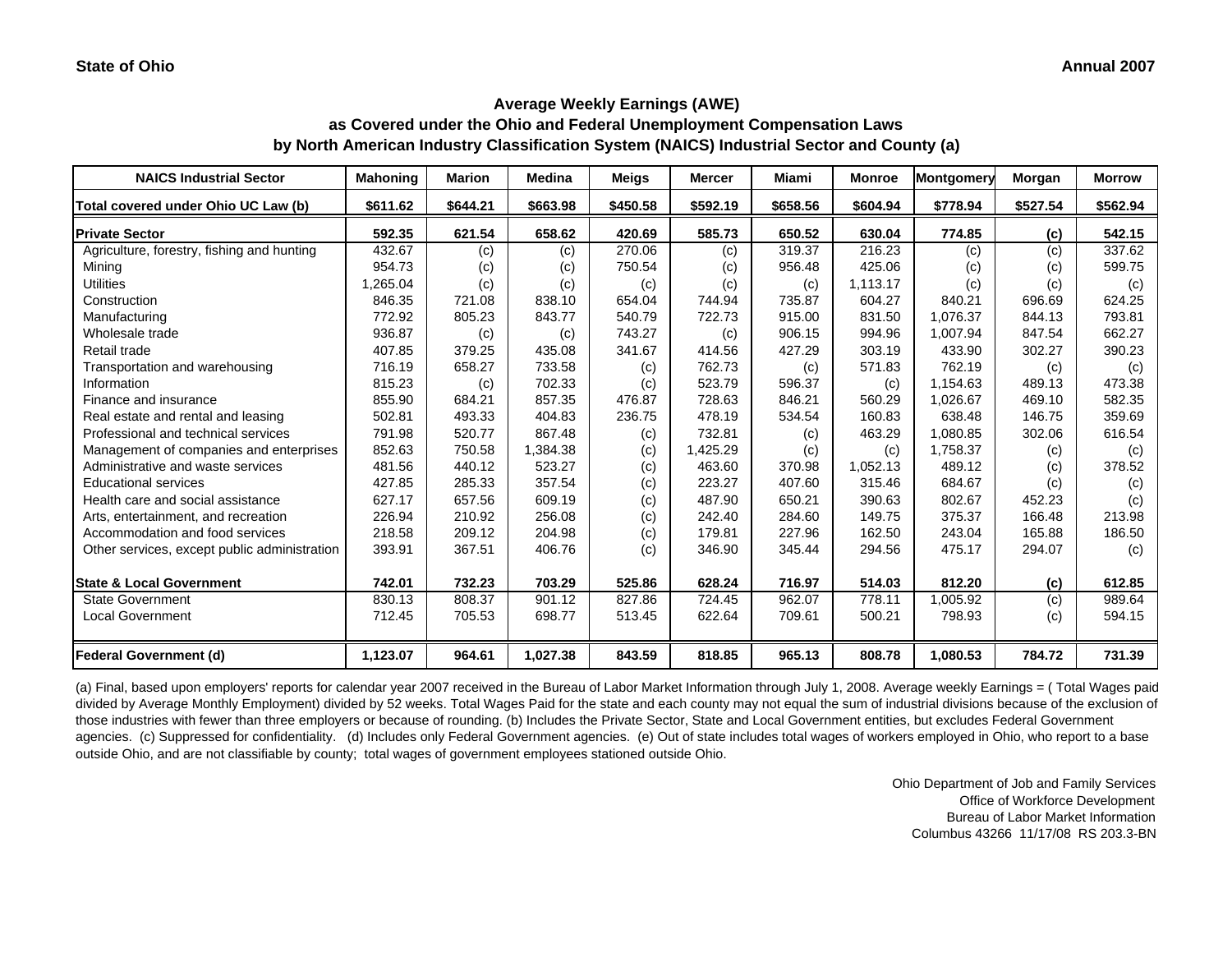**as Covered under the Ohio and Federal Unemployment Compensation Laws by North American Industry Classification System (NAICS) Industrial Sector and County (a)**

| <b>NAICS Industrial Sector</b>               | <b>Muskingum</b> | <b>Noble</b> | <b>Ottawa</b> | Paulding | Perry    | Pickaway | <b>Pike</b> | Portage  | <b>Preble</b> | <b>Putnam</b> |
|----------------------------------------------|------------------|--------------|---------------|----------|----------|----------|-------------|----------|---------------|---------------|
| Total covered under Ohio UC Law (b)          | \$586.13         | \$567.63     | \$660.65      | \$574.92 | \$593.35 | \$670.29 | \$701.81    | \$682.19 | \$604.02      | \$563.60      |
| <b>Private Sector</b>                        | 575.71           | 523.79       | 652.90        | 570.37   | 619.94   | 638.21   | 716.08      | 645.73   | 603.00        | 564.15        |
| Agriculture, forestry, fishing and hunting   | 339.25           | (c)          | 390.25        | (c)      | 393.19   | (c)      | (c)         | 372.25   | (c)           | (c)           |
| Mining                                       | 918.29           | (c)          | 1,498.50      | (c)      | 790.21   | (c)      | (c)         | 989.69   | (c)           | (c)           |
| <b>Utilities</b>                             | 1,311.37         | 674.79       | (c)           | (c)      | 1,452.35 | 1,305.48 | (c)         | 1,084.35 | (c)           | (c)           |
| Construction                                 | 694.37           | 514.44       | 610.88        | 776.96   | 1,342.35 | 734.35   | 1.041.50    | 759.10   | 596.56        | 626.27        |
| Manufacturing                                | 799.75           | 826.48       | 940.31        | 654.38   | 750.54   | 1,011.60 | 900.25      | 874.10   | 929.63        | 836.38        |
| Wholesale trade                              | 782.62           | 466.33       | (c)           | 745.44   | 667.94   | 883.46   | (c)         | 989.94   | 661.52        | (c)           |
| Retail trade                                 | 383.77           | 349.00       | 439.88        | 346.04   | 340.10   | 414.31   | 380.10      | 436.50   | 389.83        | 352.83        |
| Transportation and warehousing               | 531.31           | 564.90       | 721.75        | (c)      | 350.88   | 629.25   | 574.29      | 791.40   | (c)           | 663.50        |
| Information                                  | 604.38           | 798.54       | 697.46        | 373.73   | 810.88   | 822.10   | 556.75      | 712.15   | 513.48        | 622.73        |
| Finance and insurance                        | 799.50           | (c)          | 645.90        | 625.25   | 493.29   | 712.71   | 629.06      | 694.48   | 707.77        | 687.44        |
| Real estate and rental and leasing           | 513.33           | (c)          | 459.40        | 258.12   | 179.38   | 407.35   | 268.48      | 499.67   | 339.35        | 346.56        |
| Professional and technical services          | 951.94           | (c)          | (c)           | 646.23   | 751.94   | 595.31   | (c)         | 841.77   | 487.17        | 533.65        |
| Management of companies and enterprises      | 762.54           | (c)          | (c)           | (c)      | (c)      | 1,325.44 | (c)         | 910.88   | (c)           | (c)           |
| Administrative and waste services            | 403.71           | (c)          | 458.33        | 349.23   | (c)      | 444.12   | 978.40      | 458.27   | 300.25        | 372.46        |
| <b>Educational services</b>                  | 596.58           | (c)          | (c)           | (c)      | (c)      | (c)      | (c)         | 608.10   | 216.04        | 254.15        |
| Health care and social assistance            | 669.56           | 376.67       | (c)           | (c)      | (c)      | (c)      | (c)         | 553.90   | 435.44        | 459.67        |
| Arts, entertainment, and recreation          | 267.62           | (c)          | 421.92        | (c)      | 182.40   | 287.12   | 130.83      | 315.15   | 229.10        | 269.71        |
| Accommodation and food services              | 227.71           | (c)          | 254.19        | (c)      | 175.46   | 203.88   | 214.75      | 222.60   | 193.81        | 129.79        |
| Other services, except public administration | 390.92           | 184.04       | 422.64        | 418.04   | 324.98   | 304.57   | 369.41      | 423.94   | 330.08        | 243.44        |
| <b>State &amp; Local Government</b>          | 649.53           | 657.67       | 704.17        | 591.57   | 534.45   | 750.35   | 633.99      | 807.70   | 609.09        | 560.56        |
| <b>State Government</b>                      | 666.19           | (c)          | 873.96        | 850.23   | 840.02   | 901.95   | 701.79      | (c)      | 657.78        | 900.26        |
| <b>Local Government</b>                      | 648.01           | (c)          | 686.24        | 583.87   | 526.61   | 665.48   | 630.92      | (c)      | 606.40        | 548.98        |
| <b>Federal Government (d)</b>                | 957.87           | 675.00       | 926.78        | 726.05   | 736.67   | 870.76   | 989.86      | 922.43   | 792.22        | 744.71        |

(a) Final, based upon employers' reports for calendar year 2007 received in the Bureau of Labor Market Information through July 1, 2008. Average weekly Earnings = ( Total Wages paid divided by Average Monthly Employment) divided by 52 weeks. Total Wages Paid for the state and each county may not equal the sum of industrial divisions because of the exclusion of those industries with fewer than three employers or because of rounding. (b) Includes the Private Sector, State and Local Government entities, but excludes Federal Government agencies. (c) Suppressed for confidentiality. (d) Includes only Federal Government agencies. (e) Out of state includes total wages of workers employed in Ohio, who report to a base outside Ohio, and are not classifiable by county; total wages of government employees stationed outside Ohio.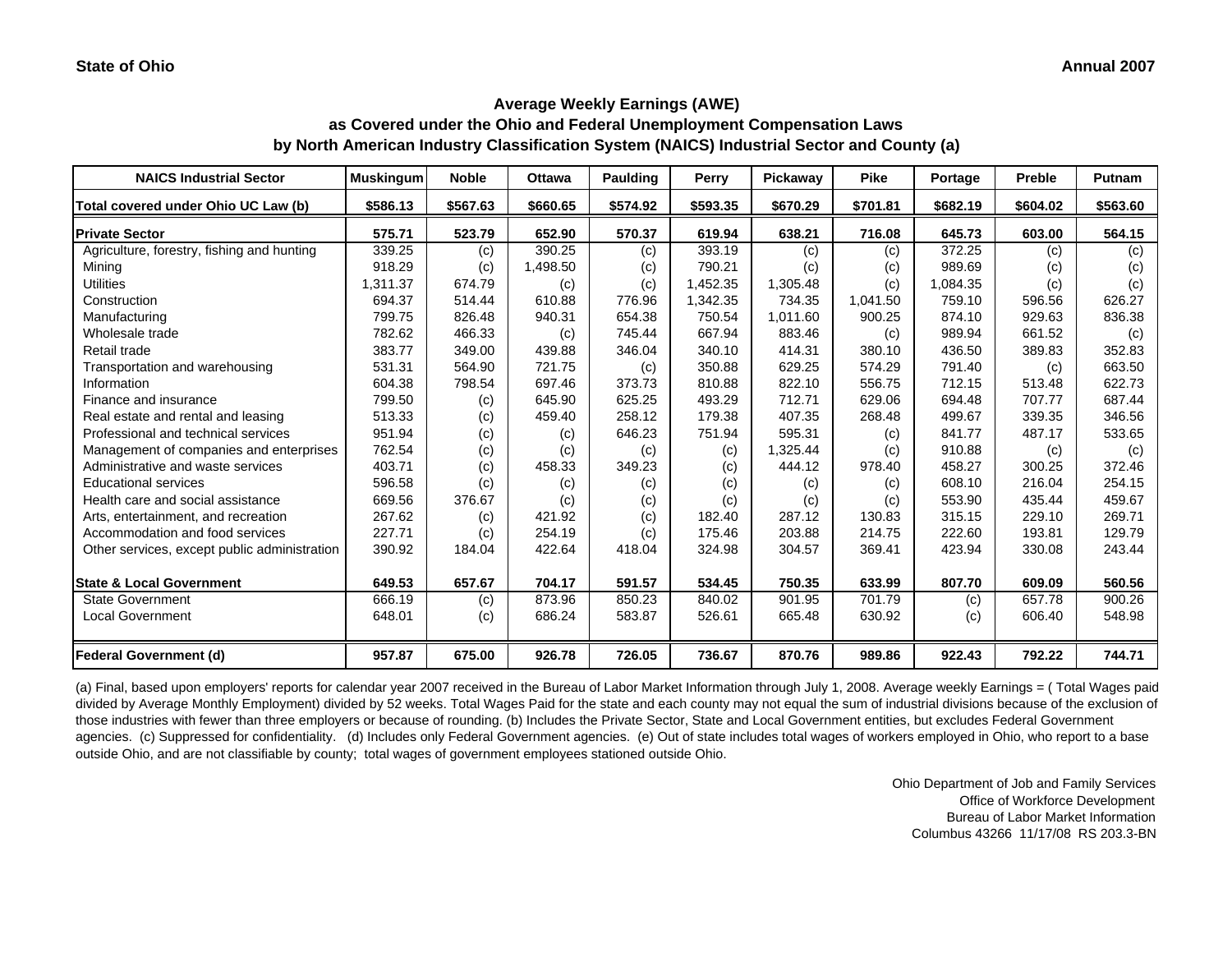**as Covered under the Ohio and Federal Unemployment Compensation Laws by North American Industry Classification System (NAICS) Industrial Sector and County (a)**

| <b>NAICS Industrial Sector</b>               | <b>Richland</b> | <b>Ross</b> | <b>Sandusky</b> | <b>Scioto</b> | <b>Seneca</b> | <b>Shelby</b> | <b>Stark</b> | <b>Summit</b> | <b>Trumbull</b> | Tuscarawas |
|----------------------------------------------|-----------------|-------------|-----------------|---------------|---------------|---------------|--------------|---------------|-----------------|------------|
| Total covered under Ohio UC Law (b)          | \$631.81        | \$673.08    | \$623.31        | \$584.56      | \$584.06      | \$753.58      | \$657.71     | \$772.12      | \$754.58        | \$578.62   |
| <b>Private Sector</b>                        | 618.52          | 663.27      | 615.65          | 544.19        | 576.52        | 758.27        | 651.35       | 769.88        | 760.35          | 567.87     |
| Agriculture, forestry, fishing and hunting   | 346.25          | 395.56      | (c)             | 429.94        | 418.38        | (c)           | 537.60       | 658.90        | 472.46          | 366.35     |
| Mining                                       | (c)             | 583.48      | (c)             | 794.02        | 1,006.87      | (c)           | 967.63       | 1,147.94      | 734.90          | 868.19     |
| <b>Utilities</b>                             | (c)             | 1,200.44    | (c)             | 1,059.65      | 1,103.90      | (c)           | 1,291.37     | 1,600.31      | 1,341.96        | 1,081.00   |
| Construction                                 | 721.69          | 722.88      | 757.38          | 833.98        | 771.87        | 878.44        | 805.37       | 857.00        | 705.96          | 690.79     |
| Manufacturing                                | 892.69          | 1,078.85    | 809.06          | 712.02        | 784.08        | 950.38        | 945.90       | 985.52        | 1,487.85        | 758.19     |
| Wholesale trade                              | 778.13          | 771.08      | 725.33          | 565.52        | 633.21        | 828.00        | 916.90       | 1,098.00      | 834.98          | 674.35     |
| Retail trade                                 | 413.65          | 406.10      | 419.08          | 411.21        | 426.67        | 466.23        | 423.27       | 474.19        | 406.15          | 393.12     |
| Transportation and warehousing               | (c)             | 778.21      | (c)             | 570.23        | 599.77        | (c)           | 667.44       | 881.62        | 768.96          | 682.77     |
| Information                                  | 931.73          | 1,110.46    | 652.56          | 602.13        | 776.04        | 943.75        | 723.88       | 972.23        | 834.10          | 571.19     |
| Finance and insurance                        | 702.37          | 664.37      | 627.88          | 658.96        | 714.71        | 734.50        | 851.10       | 1,046.08      | 717.87          | 672.17     |
| Real estate and rental and leasing           | 427.08          | 446.15      | 746.19          | 438.02        | 424.23        | 627.13        | 528.63       | 577.69        | 503.81          | 476.58     |
| Professional and technical services          | 740.63          | 584.85      | 605.23          | 843.04        | 555.12        | 1,043.87      | 739.92       | 1,051.56      | 648.31          | 754.02     |
| Management of companies and enterprises      | .482.08         | 905.10      | 995.87          | 774.79        | 863.94        | (c)           | 1,343.87     | 1,699.88      | 1,082.21        | 1,028.94   |
| Administrative and waste services            | 363.40          | 408.67      | 432.37          | 623.94        | 295.21        | 313.29        | 440.40       | 477.42        | 406.50          | 433.98     |
| <b>Educational services</b>                  | 339.04          | 430.08      | (c)             | 383.81        | 506.67        | (c)           | 504.50       | 517.19        | 411.50          | 308.79     |
| Health care and social assistance            | 662.83          | 814.33      | (c)             | 596.50        | 512.00        | (c)           | 693.77       | 736.85        | 683.58          | 590.58     |
| Arts, entertainment, and recreation          | 224.52          | 239.85      | 257.73          | 183.63        | 195.10        | 241.69        | 272.15       | 313.85        | 250.50          | 220.19     |
| Accommodation and food services              | 220.65          | 216.71      | 213.06          | 205.67        | 178.12        | 210.90        | 227.85       | 235.40        | 206.90          | 211.71     |
| Other services, except public administration | 371.98          | 305.75      | 373.00          | 354.31        | 295.58        | 457.89        | 394.12       | 439.08        | 331.27          | 402.76     |
| <b>State &amp; Local Government</b>          | 711.15          | 713.21      | 678.23          | 732.14        | 629.51        | 705.12        | 707.51       | 790.80        | 713.18          | 653.11     |
| <b>State Government</b>                      | 878.13          | 853.15      | 1,091.30        | 871.97        | 746.76        | 990.63        | 893.64       | 946.63        | 858.16          | 920.61     |
| <b>Local Government</b>                      | 667.53          | 642.23      | 650.83          | 658.89        | 605.67        | 668.54        | 691.44       | 760.70        | 698.94          | 624.02     |
| <b>Federal Government (d)</b>                | 1,065.91        | 1,331.20    | 895.21          | 887.95        | 860.58        | 856.30        | 1,048.15     | 1,114.86      | 997.19          | 902.08     |

(a) Final, based upon employers' reports for calendar year 2007 received in the Bureau of Labor Market Information through July 1, 2008. Average weekly Earnings = ( Total Wages paid divided by Average Monthly Employment) divided by 52 weeks. Total Wages Paid for the state and each county may not equal the sum of industrial divisions because of the exclusion of those industries with fewer than three employers or because of rounding. (b) Includes the Private Sector, State and Local Government entities, but excludes Federal Government agencies. (c) Suppressed for confidentiality. (d) Includes only Federal Government agencies. (e) Out of state includes total wages of workers employed in Ohio, who report to a base outside Ohio, and are not classifiable by county; total wages of government employees stationed outside Ohio.